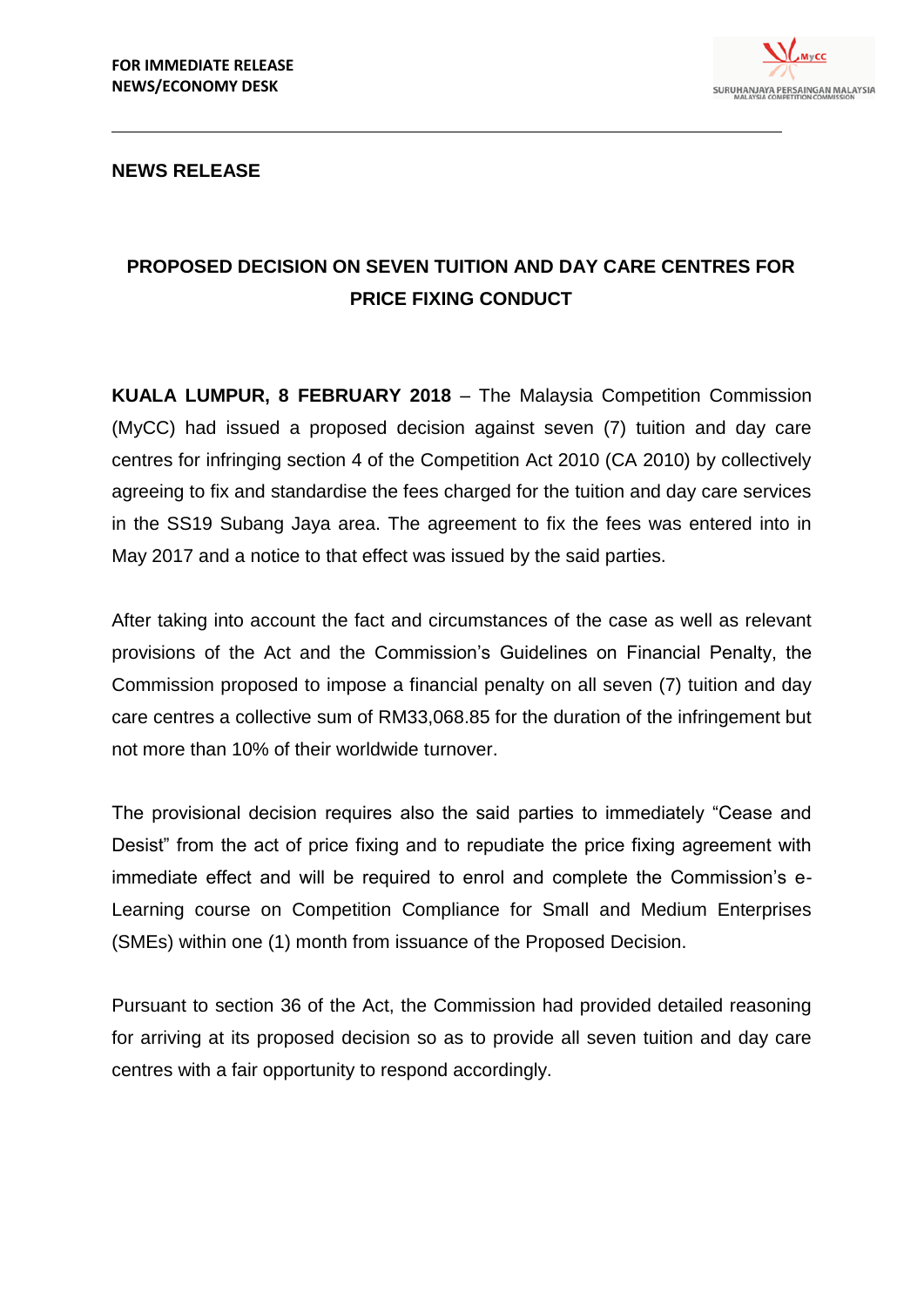

MyCC's Chief Executive Officer, Dato' Abu Samah Shabudin said, price fixing is considered to be a very serious infringement under the CA 2010; and therefore the Commission will not hesitate to take swift and stern action against all enterprises whether big or small that are found to be engaged in such anti-competitive practice. This shall serve as a clear message and deterrent to others from following suit.

--end--

**For media enquiries, please contact:** Noorliza Abdul Latiff, Tel +603 2273 2277 (ext 111), Email: [noorliza@mycc.gov.my](mailto:noorliza@mycc.gov.my) **Corporate Affairs Division Malaysia Competition Commission**

## **About Malaysia Competition Commission (MyCC)**

Established in April 2011, MyCC is an independent body responsible for enforcing the Competition Act 2010, which was implemented to create healthy competition which would in turn stimulate productivity and innovation, thus creating wider choices of products for consumers with better quality and reasonable prices.

The Act applies to all commercial activities undertaken within and outside Malaysia that affect competition in the Malaysian market. It provides a regulatory framework including powers to investigate, adjudicate and impose penalties on the perpetrators of the competition laws.

For more information on the Act and the MyCC's activities, you can log on to [www.mycc.gov.my.](http://www.mycc.gov.my/)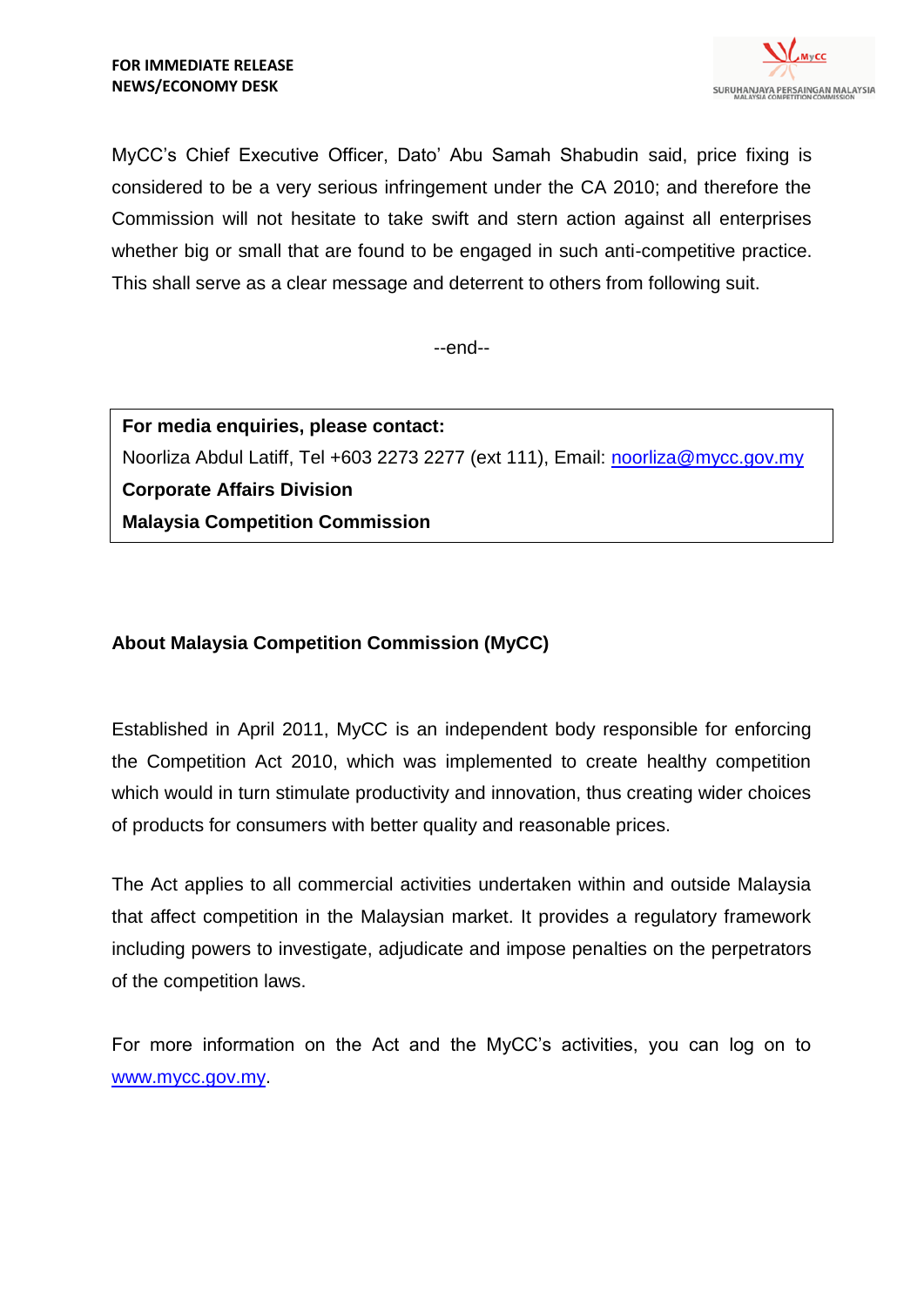

## **EDITOR'S NOTES:**

1. Details of Section 4(1), (2)(a) and (3) of the Competition Act 2010 are as follows:

Prohibited horizontal and vertical agreement:

*4. (1) A horizontal or vertical agreement between enterprises is prohibited insofar as the agreement has the object or effect of significantly preventing, restricting or distorting competition in any market for goods or services.*

*(2) Without prejudice to the generality of subsection (1), a horizontal agreement between enterprises which has the object to—*

*(a) fix, directly or indirectly, a purchase or selling price or any other trading conditions;*

*(3) Any enterprise which is a party to an agreement which is prohibited under this section shall be liable for infringement of the prohibition*

2. Details of Section 36 of the Competition Act 2010:

Proposed decision by the Commission

*36. (1) If, after the completion of the investigation, the Commission proposes to make a decision to the effect that one of the prohibitions under Part II has been or is being infringed, the Commission shall give written notice of its proposed decision to each enterprise that may be directly affected by the decision.*